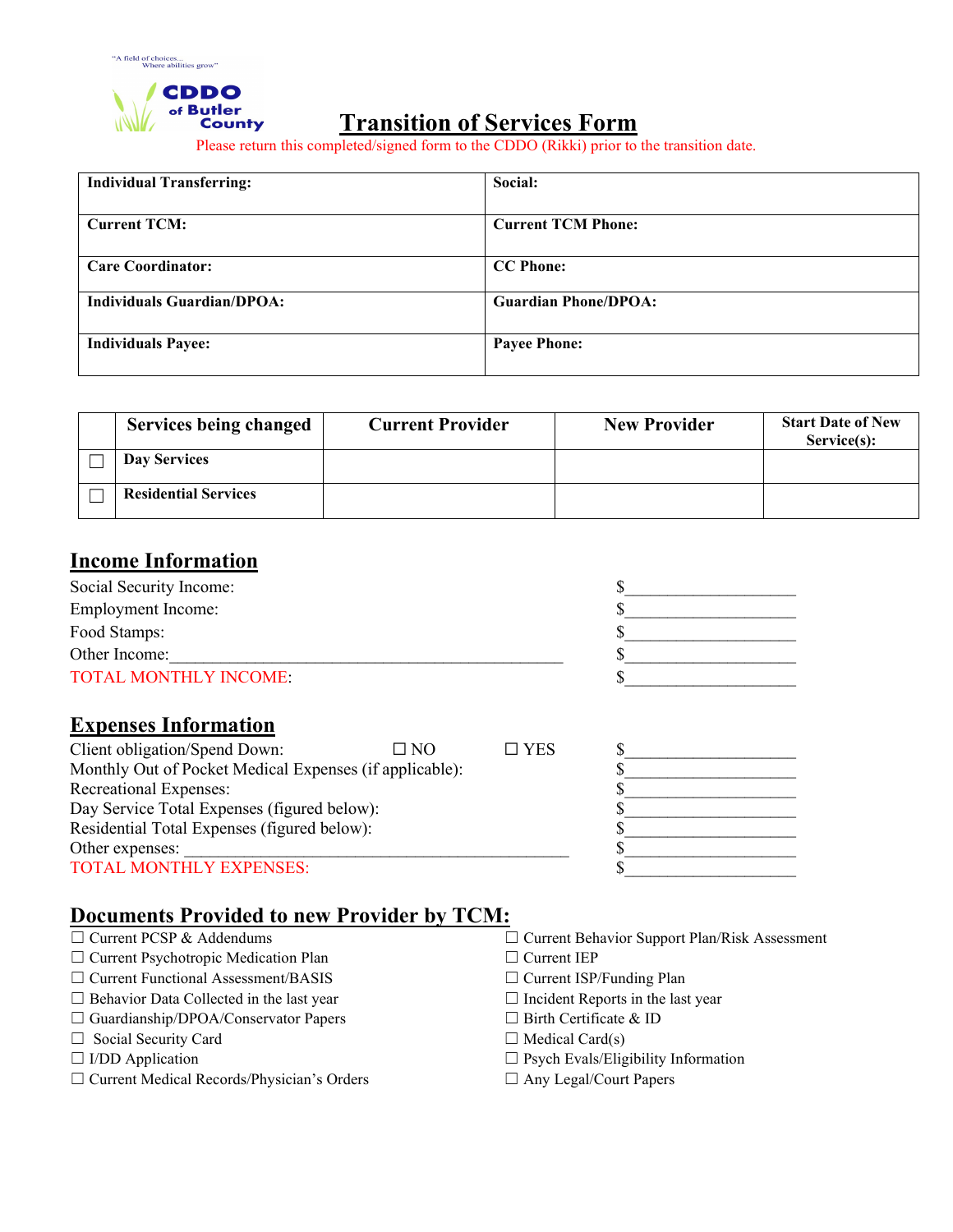| <b>Day Service Supports</b>                                                                                                                                                                                                                                    |                                                   |                       |  |  |
|----------------------------------------------------------------------------------------------------------------------------------------------------------------------------------------------------------------------------------------------------------------|---------------------------------------------------|-----------------------|--|--|
| Transportation fees with new provider:                                                                                                                                                                                                                         |                                                   |                       |  |  |
| Activity fees with new provider:                                                                                                                                                                                                                               | <u> 1989 - Johann Barbara, martin amerikan ba</u> |                       |  |  |
| Other fees with new provider:                                                                                                                                                                                                                                  |                                                   |                       |  |  |
| <b>TOTAL DAY SERVICE EXPENSES:</b>                                                                                                                                                                                                                             | the control of the control of the control of      |                       |  |  |
| Are there outstanding fees due to the current Day Provider?                                                                                                                                                                                                    | $\Box$ NO                                         | $\Box$ YES            |  |  |
|                                                                                                                                                                                                                                                                |                                                   |                       |  |  |
|                                                                                                                                                                                                                                                                |                                                   |                       |  |  |
| Day Service Schedule:                                                                                                                                                                                                                                          |                                                   |                       |  |  |
|                                                                                                                                                                                                                                                                |                                                   |                       |  |  |
|                                                                                                                                                                                                                                                                |                                                   |                       |  |  |
|                                                                                                                                                                                                                                                                |                                                   |                       |  |  |
| Transportation Provided by:                                                                                                                                                                                                                                    |                                                   |                       |  |  |
|                                                                                                                                                                                                                                                                |                                                   | Phone:                |  |  |
|                                                                                                                                                                                                                                                                |                                                   |                       |  |  |
| Transportation Provided by:                                                                                                                                                                                                                                    |                                                   |                       |  |  |
|                                                                                                                                                                                                                                                                |                                                   | Phone:                |  |  |
| Volunteer Schedule:                                                                                                                                                                                                                                            |                                                   |                       |  |  |
| Transportation Provided by:                                                                                                                                                                                                                                    |                                                   |                       |  |  |
| Contact Person:                                                                                                                                                                                                                                                |                                                   | Phone:                |  |  |
| Is there any individual alone time in the community:                                                                                                                                                                                                           | $\square$ NO                                      | $\Box$ YES            |  |  |
| Does the individual have their own phone during the day:                                                                                                                                                                                                       | $\square$ NO                                      | $\Box$ YES            |  |  |
| Does the individual carry their own money during the day:                                                                                                                                                                                                      | $\square$ NO                                      | $\Box$ YES \$         |  |  |
| Does the individual disburse any of their own meds during the day:                                                                                                                                                                                             | $\Box$ NO                                         | $\Box$ YES            |  |  |
|                                                                                                                                                                                                                                                                |                                                   | When: $\qquad \qquad$ |  |  |
|                                                                                                                                                                                                                                                                |                                                   |                       |  |  |
| <b>Mental Health Supports</b><br>Mental Health Diagnosis: New York Contract of the Contract of the Contract of the Contract of the Contract of the Contract of the Contract of the Contract of the Contract of the Contract of the Contract of the Contract of |                                                   |                       |  |  |
|                                                                                                                                                                                                                                                                |                                                   |                       |  |  |
| Mental Health Provider:                                                                                                                                                                                                                                        |                                                   | Location:             |  |  |
| Upcoming Mental Health Appointments:                                                                                                                                                                                                                           |                                                   |                       |  |  |
| Is there a Behavior Plan in place currently?                                                                                                                                                                                                                   | $\square$ NO                                      | $\square$ YES         |  |  |
| Is there a Risk Assessment in place currently?                                                                                                                                                                                                                 | $\square$ NO                                      | <b>YES</b>            |  |  |
| History of involvement with law enforcement?                                                                                                                                                                                                                   | $\Box$ NO                                         | $\square$ YES         |  |  |
| Reason:                                                                                                                                                                                                                                                        |                                                   |                       |  |  |
|                                                                                                                                                                                                                                                                |                                                   |                       |  |  |

| Specialized Supports required due to court orders/probation: | N <sub>0</sub> |  |
|--------------------------------------------------------------|----------------|--|
| Explain                                                      |                |  |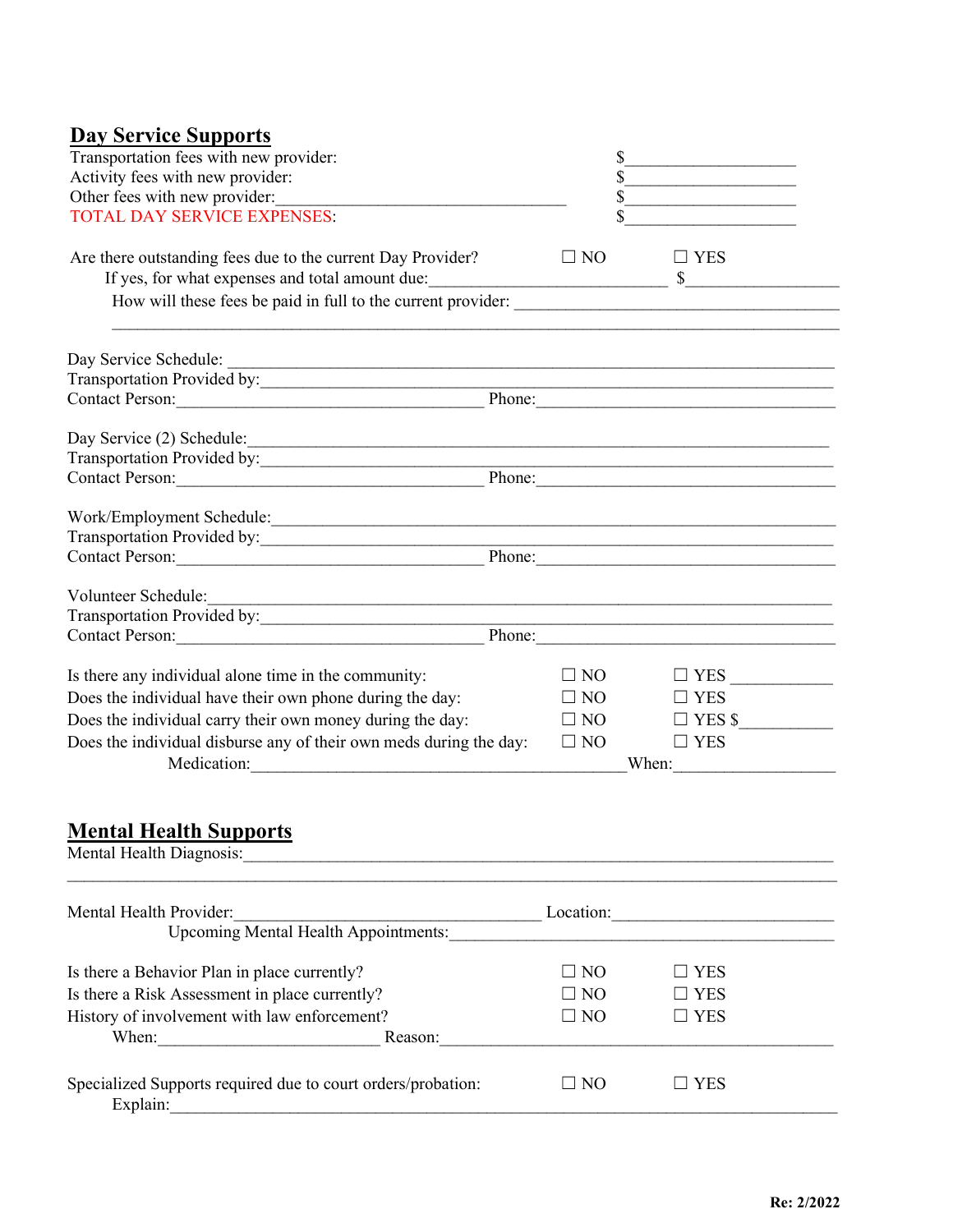## **Medical Supports**

| <b>Medical Diagnosis:</b>                                                                                                                                                                                                                                                    |                                                            |               |               |                                                                                                                                                                                                                               |
|------------------------------------------------------------------------------------------------------------------------------------------------------------------------------------------------------------------------------------------------------------------------------|------------------------------------------------------------|---------------|---------------|-------------------------------------------------------------------------------------------------------------------------------------------------------------------------------------------------------------------------------|
| Medications (List/MAR provided to new provider at the time of meeting): $\square$ NO                                                                                                                                                                                         |                                                            |               |               | $\Box$ YES                                                                                                                                                                                                                    |
|                                                                                                                                                                                                                                                                              | Current PCP:<br>Upcoming appointments with PCP:<br>Reason: |               |               |                                                                                                                                                                                                                               |
|                                                                                                                                                                                                                                                                              |                                                            |               |               |                                                                                                                                                                                                                               |
|                                                                                                                                                                                                                                                                              |                                                            |               |               |                                                                                                                                                                                                                               |
|                                                                                                                                                                                                                                                                              |                                                            |               |               | Specialists: Upcoming appointments with Specialists: Location: Reason: Reason:                                                                                                                                                |
|                                                                                                                                                                                                                                                                              |                                                            |               |               | MedicationProvider/Pharmacy: Location: Location: Location: Location: Location: Location: Date: Location: Date: Location: Date: Location: Date: Location: Date: Location: Date: Location: Date: Location: Date: Location: Date |
|                                                                                                                                                                                                                                                                              |                                                            |               |               |                                                                                                                                                                                                                               |
|                                                                                                                                                                                                                                                                              |                                                            |               |               |                                                                                                                                                                                                                               |
|                                                                                                                                                                                                                                                                              |                                                            |               |               |                                                                                                                                                                                                                               |
|                                                                                                                                                                                                                                                                              |                                                            |               |               |                                                                                                                                                                                                                               |
|                                                                                                                                                                                                                                                                              |                                                            |               |               |                                                                                                                                                                                                                               |
|                                                                                                                                                                                                                                                                              |                                                            |               |               |                                                                                                                                                                                                                               |
|                                                                                                                                                                                                                                                                              |                                                            |               |               |                                                                                                                                                                                                                               |
|                                                                                                                                                                                                                                                                              |                                                            |               |               |                                                                                                                                                                                                                               |
|                                                                                                                                                                                                                                                                              |                                                            |               |               |                                                                                                                                                                                                                               |
| Previous hospitalizations or surgeries: Manual According to the contract of the contract of the contract of the contract of the contract of the contract of the contract of the contract of the contract of the contract of th<br><b>Leisure/Community Activity Supports</b> |                                                            |               |               |                                                                                                                                                                                                                               |
| Religious Activities:                                                                                                                                                                                                                                                        | $\square$ NO                                               | $\square$ YES |               | Where:                                                                                                                                                                                                                        |
| Special Olympics:<br>When:                                                                                                                                                                                                                                                   | $\Box$ NO                                                  | $\Box$ YES    |               | Where:                                                                                                                                                                                                                        |
| Physical up to date:                                                                                                                                                                                                                                                         | $\Box$ NO                                                  |               | $\square$ YES |                                                                                                                                                                                                                               |
| Holiday Activities: 1988 Contract Contract Contract Contract Contract Contract Contract Contract Contract Contract Contract Contract Contract Contract Contract Contract Contract Contract Contract Contract Contract Contract                                               |                                                            |               |               |                                                                                                                                                                                                                               |
| Preferred Activities:                                                                                                                                                                                                                                                        |                                                            |               |               |                                                                                                                                                                                                                               |
|                                                                                                                                                                                                                                                                              |                                                            |               |               |                                                                                                                                                                                                                               |